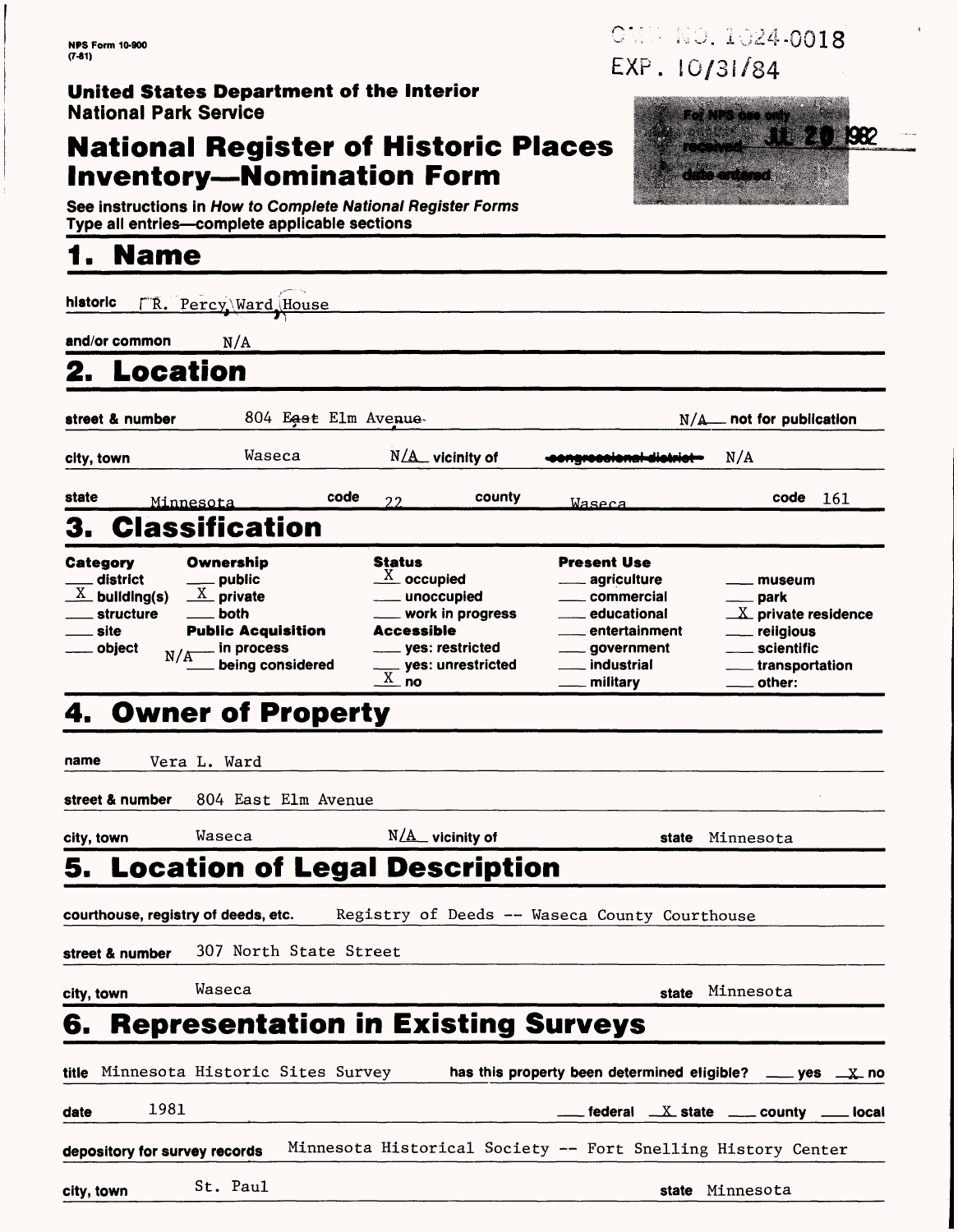## 7. Description

| <b>Condition</b>                   |                 | <b>Check one</b>          |
|------------------------------------|-----------------|---------------------------|
|                                    | deteriorated    | $\underline{X}$ unaltered |
| $\frac{X}{X}$ good                 | ruins           | <u>_</u> __ aitered       |
| . fair<br>$\overline{\phantom{a}}$ | _____ unexposed |                           |

Check one  $\mathbb X$  original site moved date \_

#### **Describe the present and original (iff known) physical appearance**

The R.P. Ward House is located on the southeast corner of Elm Avenue East and Eighth Street S.E. in Waseca, Minnesota. It is in an area of town in which several large homes were built by prominent businessmen around the turn of the century.

The two and a half story clapboard-sheathed house utilizes classical detailing. The residence was designed by Minneapolis architect, E.S. Stebbins. It is symmetrical with a two-story portico in the Ionic order on the north facade. There is a pediment over the portico with a Paladian window in the tympanum. Modillions are located under the eaves.

The front entry is an unadorned single-wide entry. The two middle windows on the second story on the north facade are enclosed by a wroughtiron balcony. There is a wrought-iron railing around the portico. The windows are double-hung sash; many of them have ornamental shutters on the sides. The east facade has a one-story screened porch added during remodeling in 1930, and a second-story arched window with stained glass in the top section. A back porch, originally open, was enclosed in the 1930 remodeling. An interior chimney pierces the gable roof on the west side.

The interior of the house contains oak woodwork. A paneled oak staircase leads to a landing by the east side stained glass window. Several bedrooms are on the second floor, and a ballroom is on the third floor. The interior has undergone some remodeling. الفهام الأعدا

**County** 

 $\sigma$  , and  $\sigma$  , and  $\sigma$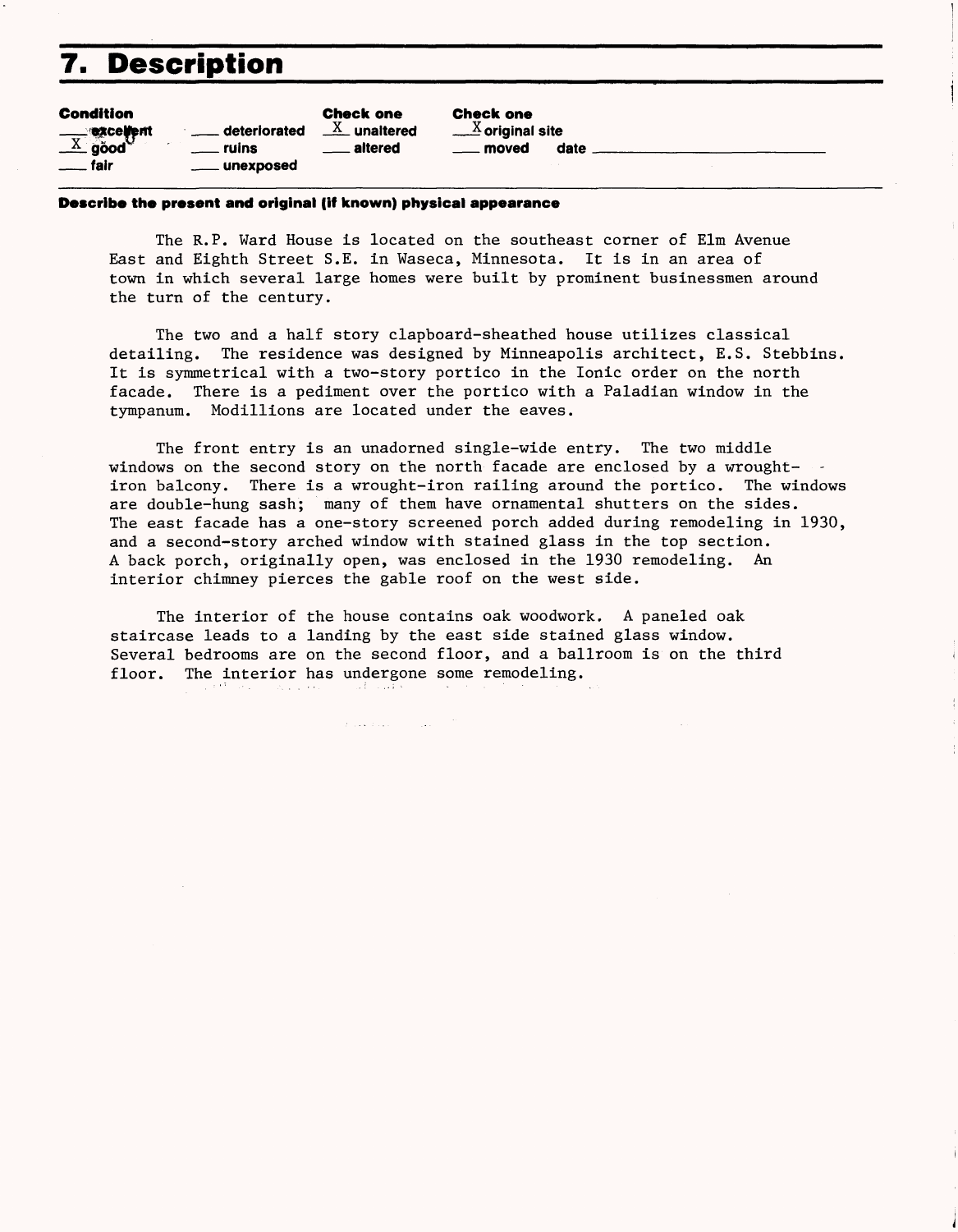## **8. Significance**



**Specific dates** 1896-1897 **Builder/Architect E.S. Stebbins, Minneapolis** 

#### **Statement of Significance (in one paragraph)**

Since the procurement of the county seat in 1870, the city of Waseca dominated commercial and industrial development in the county. This dominence produced a significant number of large residences around the turn of the century. The R. Percy Ward House is the most prominent residential structure of this group of houses. In 1896 R.P. Ward engaged family friend and architect, E.S. Stebbins, to design his Elm Avenue residence, on the main east/west artery in Waseca.

W.G. Ward, along with his father-in-law, Ira Trowbridge, were the principal townsite developers and early entrepreneurs of Waseca. W.G. Ward was the city's first mayor and he served two terms as a state senator. Ward's son, Roscoe Percy, continued the family's influence in the financial and political spheres of Waseca as president of the People's State Bank of Waseca (later Farmer's National, now part of the First Bank System). In addition, he was active in city politics, real estate, farming, lumbering. He was a director of the Waseca Creamery Association for 30 years, and owner of the Ward Dry Milk Company.

The R. Percy Ward House is significant as the best preserved "large residence" in Waseca and a representative index of the town's commercial and industrial activity around the turn of the century.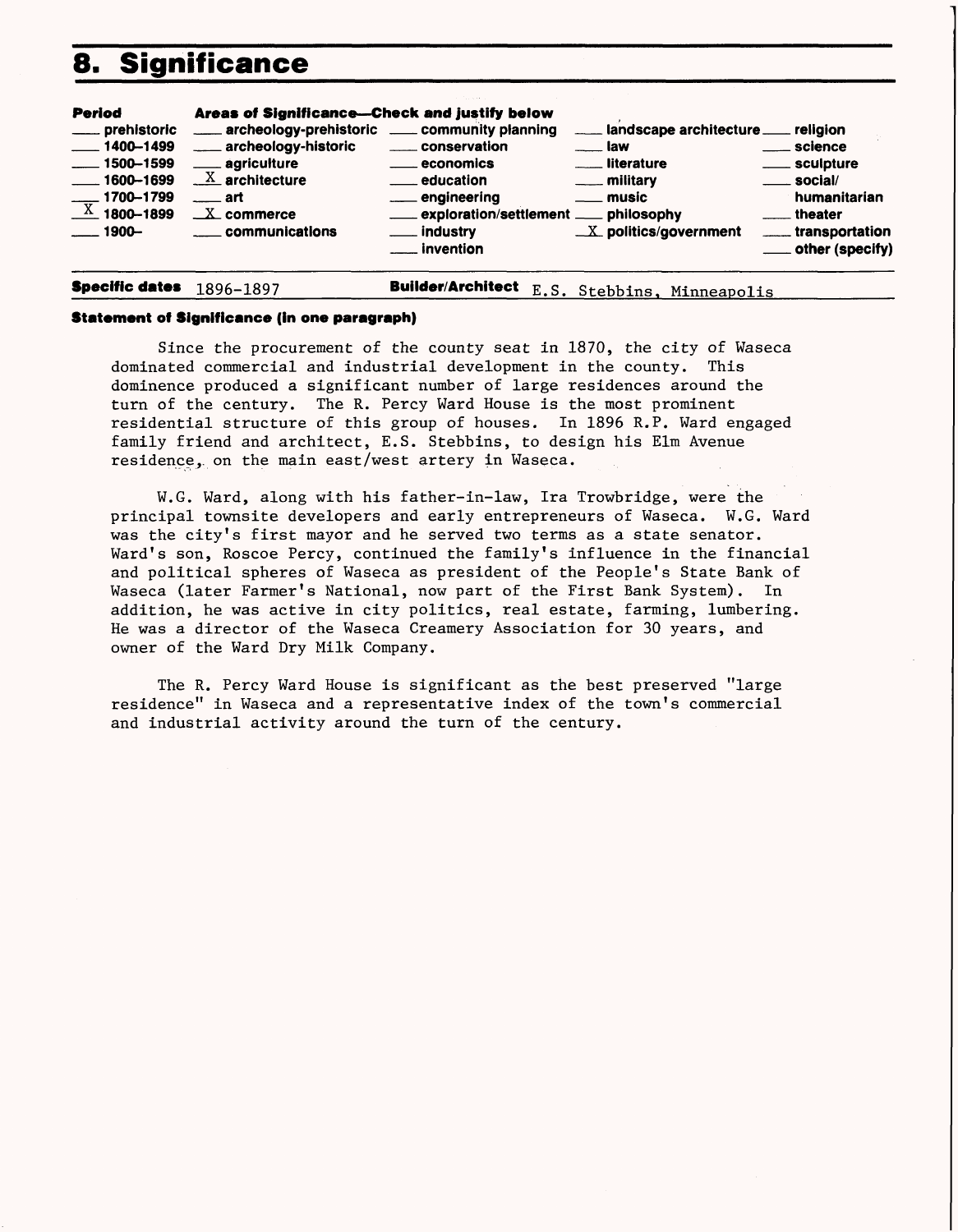## **9. Major Bibliographical References**

 $\bullet$ 

a kalendar i

Bendix, Dee. "A House That's A Reflection of Gaiety and Style of 1890s", Waseca Daily Journal, Oct. 3, 1978, pp. 1 and 3. ————————^ —————— Child, James E., <u>Child's History of</u> Waseca <u>County</u>, Whitney & Luers, Pbl., Owatonna, MN., 1905. History of Steele & Waseca Counties, Minnesota, Union Publ. Co., Chicago, 1887.

| 10. Geographical Data                                                                       |                                                                                                                                                                                             |                                                                                                                                                                                                                                                 |
|---------------------------------------------------------------------------------------------|---------------------------------------------------------------------------------------------------------------------------------------------------------------------------------------------|-------------------------------------------------------------------------------------------------------------------------------------------------------------------------------------------------------------------------------------------------|
| Acreage of nominated property less than 1 acre<br>Quadrangie name_<br><b>UMT References</b> | Meriden Quad. Minn.                                                                                                                                                                         | 7.5<br>Quadrangle scale                                                                                                                                                                                                                         |
| Ą<br>1, 5<br>Eastino<br>Zone                                                                | $460260$ $4880360$<br>Northina                                                                                                                                                              | в<br>Easting<br><b>Northing</b><br>Zone                                                                                                                                                                                                         |
| c                                                                                           |                                                                                                                                                                                             | D<br>н                                                                                                                                                                                                                                          |
| Verbai boundary description and justification<br>Ward's Addition, City of Waseca.           | 医血管 法过                                                                                                                                                                                      | Lots 1 and 2, except south 20 feet; the west $\frac{1}{2}$ of lot 3, except south 20 feet; Block 2,<br>BE Statistic                                                                                                                             |
| N/A<br>state                                                                                | List all states and counties for properties overlapping state or county boundaries<br>code<br>N/A                                                                                           | county $N/A$<br>code $N/A$                                                                                                                                                                                                                      |
| N/A<br>state                                                                                | N/A<br>code<br>county                                                                                                                                                                       | N/A<br>N/A<br>code                                                                                                                                                                                                                              |
| P.O. Box 314<br>street & number                                                             | Waseca County Historical Society                                                                                                                                                            | May 1, 1982<br>507-835-7700<br>telephone                                                                                                                                                                                                        |
| Waseca<br>city or town                                                                      |                                                                                                                                                                                             | Minnesota<br>state                                                                                                                                                                                                                              |
|                                                                                             |                                                                                                                                                                                             | 2. State Historic Preservation Officer Certification                                                                                                                                                                                            |
|                                                                                             | The evaluated significance of this property within the state is:                                                                                                                            |                                                                                                                                                                                                                                                 |
| national<br><b>State Historic Preservation Officer signature</b>                            | $\underline{X}$ local<br>state<br>according to the criteria and procedures set forth by the National Park Service<br><u>nssöv</u>                                                           | As the designated State Historic Preservation Officer for the National Historic Preservation Act of 1966 (Public Law 89–<br>665), I hereby nominate this property for inclusion in the National Register and certify that-it has been evaluated |
| Russell W. Fridley<br><b>title</b>                                                          | State Historic Preservation Officer                                                                                                                                                         | date                                                                                                                                                                                                                                            |
| For NPS use only<br>KODO KONDORNA KODI ROD                                                  | I hereby certify that this property is included in the National Fie<br><b>All Constitution of the Constitution of the Constitution of the Constitution of the Constitution of the Const</b> |                                                                                                                                                                                                                                                 |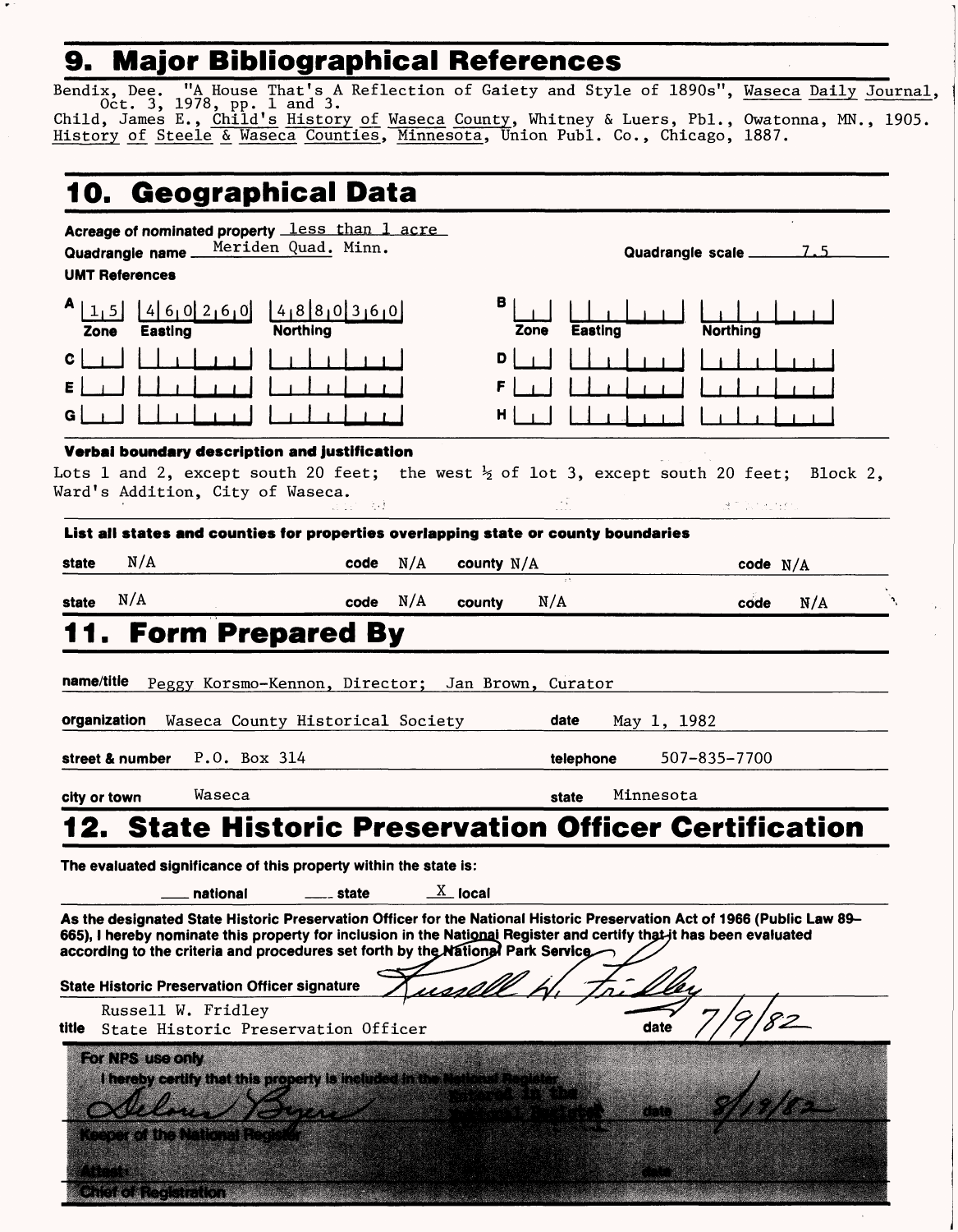**United States Department of the Interior National Park Service** 

# **National Register of Historic Places<br>Continuation Sheet**

Section number \_\_\_\_\_\_\_\_\_\_\_ Page \_\_

ADDITIONAL INFORMATION

Kelouf Syon  $\sqrt{\frac{1}{2}}$ Keeper $\sqrt{\frac{1}{2}}$